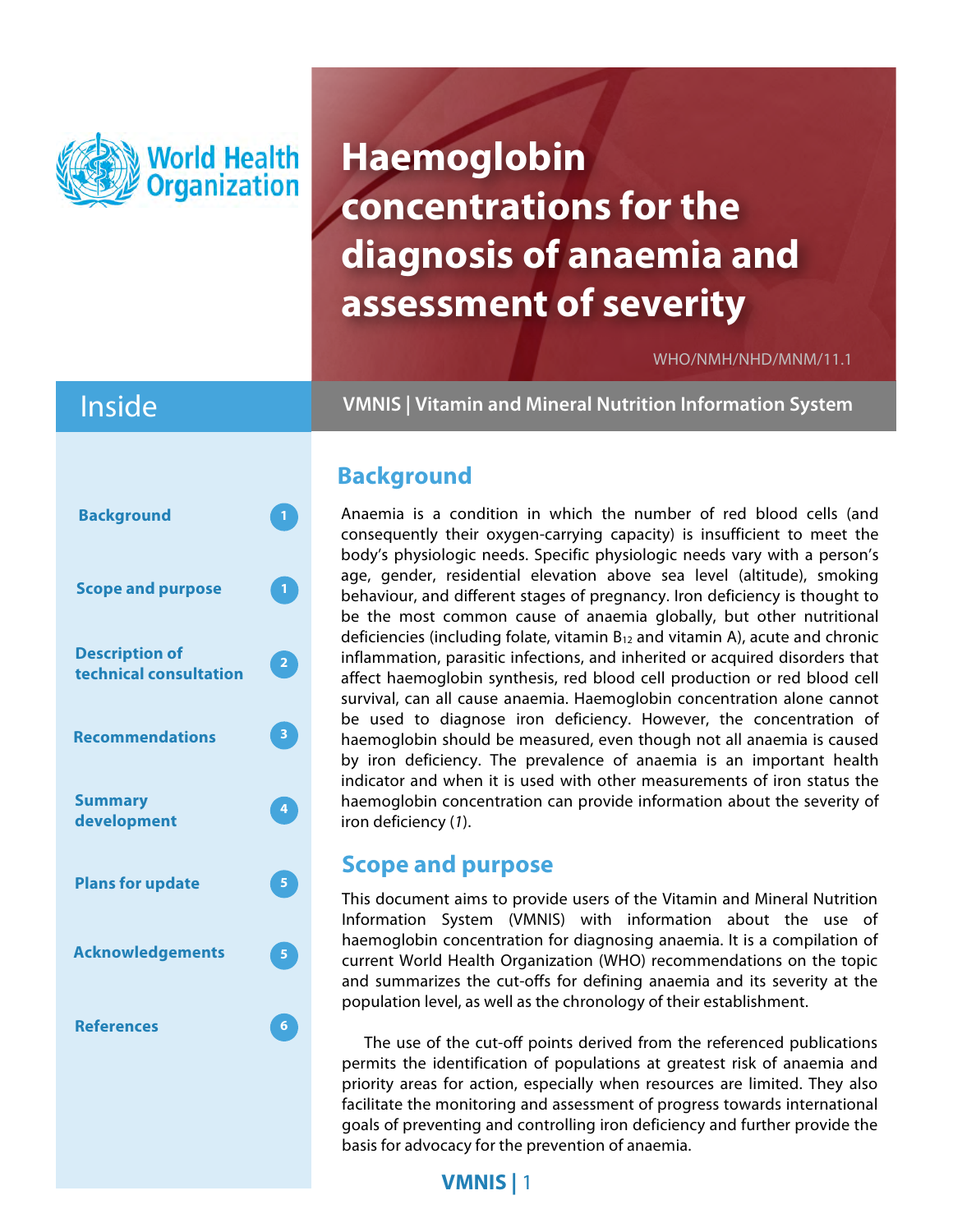### **Description of technical consultation**

This document compiles current WHO guidelines from five documents:

*Nutritional anaemias* (*2*)*,* is a report of a WHO Scientific Group that consisted of an international group of experts convened in Geneva, Switzerland from 13-17 March 1967. The consultation was called three years after the start of a worldwide multicountry collaborative study in India, Israel, Mexico, Poland, South Africa, the United Kingdom, the United States of America, and Venezuela. The study investigated iron metabolism in pregnancy as well as the role of hookworm in anaemia during pregnancy, and further tested the procedures for examining blood and serum. The 1967 consultation reviewed overall progress of these studies and also discussed nutritional requirements of iron, folate, and vitamin  $B_{12}$ .

*Preventing and controlling anaemia through primary health care* (*3*) was published after a May 1987 meeting of the International Nutritional Anaemia Consultative Group (INACG) in Quito, Ecuador. This publication aims to help health administrators and programme managers to develop and implement suitable strategies for preventing and controlling iron deficiency anaemia. It also considers some of the practical aspects of integrating primary care at various levels of organization learnt from the JNSP (WHO/UNICEF Joint Nutrition Support Programme), which was active in 18 countries at that time.

*The management of nutrition in major emergencies* (*4*) was published by WHO in response to the World Declaration and Plan for Action in Nutrition (*5*) that urged governments to provide sustainable assistance to refugees, displaced and war-affected populations where high rates of malnutrition and micronutrient deficiencies occur.

*Iron deficiency anaemia: assessment, prevention and control, a guide for programme managers* (*6*), a document published in 2001, is mainly based on a consultation organized by WHO, UNICEF, and the United Nations University (UNU) held in Geneva, Switzerland, 6-10 December 1993. The purpose of this consultation was to provide scientists and national authorities a timely and authoritative review of iron deficiency anaemia, and also to help managers of national micronutrient malnutrition prevention and control programmes to identify effective measures for fighting iron deficiency anaemia. The conclusions of the consultation were complemented with additional scientific literature that appeared before 2000.

*Assessing the iron status of populations* (*1*) is the report of a joint WHO and US Centers for Disease Control and Prevention (CDC) Technical Consultation held in Geneva, Switzerland, 6-8 April 2004, with the participation of 34 experts. With the ultimate goal of planning effective interventions to combat both iron deficiency and anaemia, the objectives of the Consultation were to review the indicators currently available to assess iron status, to select the best indicators for assessing the iron status of populations, to select the best indicators to evaluate the impact of interventions to control iron deficiency in populations, and to identify priorities for research related to assessing the iron status of populations. This Consultation was preceded by a short WHO/CDC working group meeting held in January 2004 to review the literature on indicators of iron status and to select indicators for discussion. In April 2004, the Consultation was provided with literature reviews on indicators of iron status, including red blood cell (RBC) parameters, ferritin, free erythrocyte protoporphyrin, serum and plasma iron, total iron binding capacity, transferrin saturation and serum transferrin receptor as well as a review on the interpretation of indicators of iron status during an acute phase response. These four reviews are available in the second edition, published in 2007.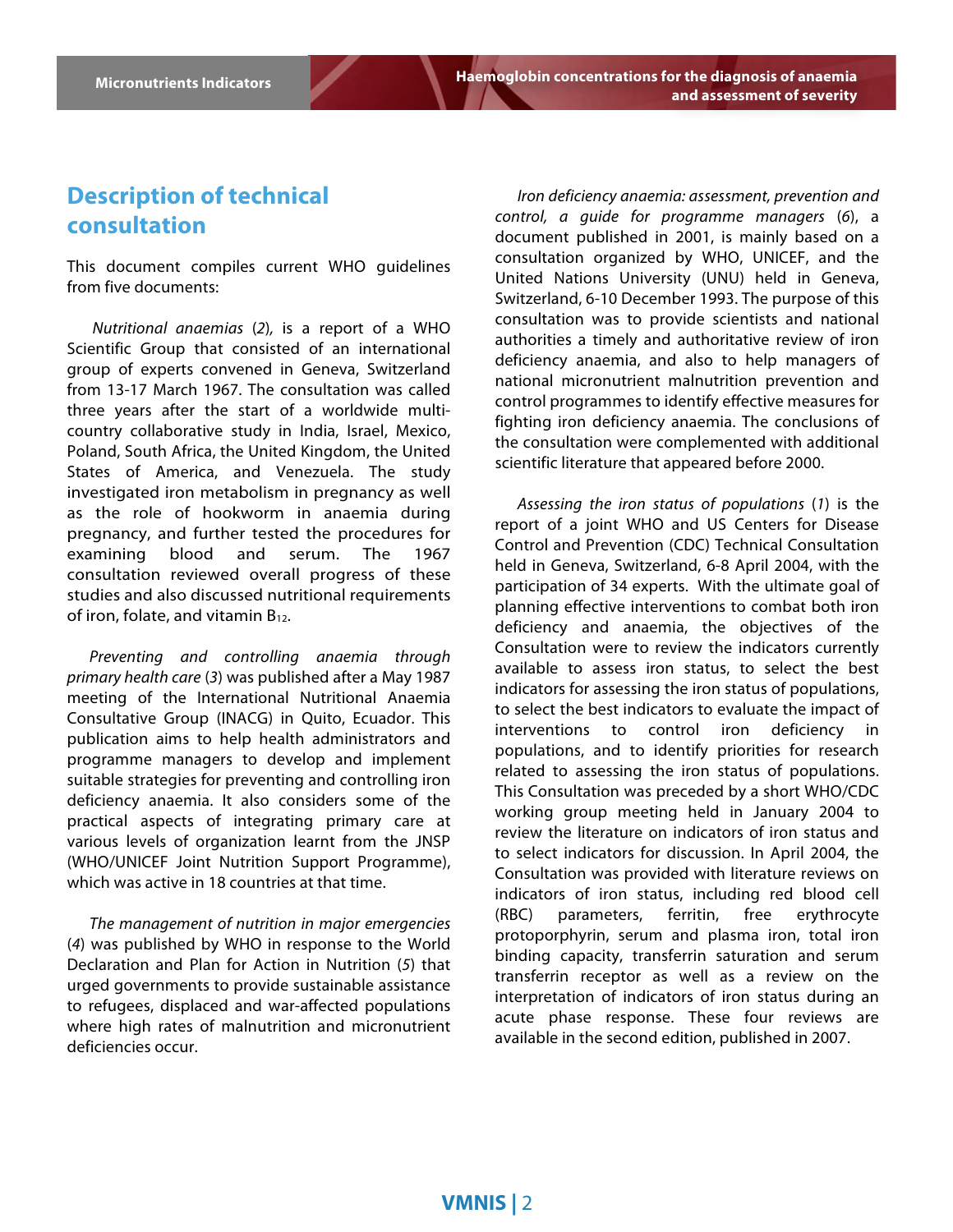### **Recommendations**

Table 1

**Haemoglobin levels to diagnose anaemia at sea level (g/l)±**

|                                                   |               |                   | Anaemia* |               |
|---------------------------------------------------|---------------|-------------------|----------|---------------|
| <b>Population</b>                                 | Non-Anaemia*  | Mild <sup>a</sup> | Moderate | Severe        |
| Children 6 - 59 months of age                     | 110 or higher | 100-109           | 70-99    | lower than 70 |
| Children 5 - 11 years of age                      | 115 or higher | 110-114           | 80-109   | lower than 80 |
| Children 12 - 14 years of age                     | 120 or higher | 110-119           | 80-109   | lower than 80 |
| Non-pregnant women<br>(15 years of age and above) | 120 or higher | 110-119           | 80-109   | lower than 80 |
| Pregnant women                                    | 110 or higher | 100-109           | 70-99    | lower than 70 |
| Men (15 years of age and above)                   | 130 or higher | 110-129           | 80-109   | lower than 80 |

**±** Adapted from references 5 and 6

\* Haemoglobin in grams per litre

a "Mild" is a misnomer: iron deficiency is already advanced by the time anaemia is detected. The deficiency has consequences even when no anaemia is clinically apparent.

The anaemia cut-offs presented in Table 1 were published in 1968 by a WHO study group on nutritional anaemias (*2*), while the cut-offs defining mild, moderate and severe anaemia were first presented in the 1989 guide *Preventing and controlling anaemia through primary health care* (*3*) and then modified for pregnant women, nonpregnant women, and children less than five years of age in *The management of nutrition in major emergencies* (*4*). The overall anaemia cut-offs have been unchanged since 1968, with the exception that the original age group of children 5-14 years of age was split, and a cut-off of 5 g/l lower was applied to children 5-11 years of age to reflect findings among non-iron deficient children in the USA (*6*)*.* Although these cut-offs were first published in the late 1960s, they have been included in numerous subsequent WHO publications (*3,4,6*) and were additionally validated by findings among participants in the Second National Health and Nutrition Examination Survey (NHANES II) who were unlikely to have iron deficiency based on a number of additional biochemical tests (*7*).

The haemoglobin cut-off of 110 g/l for pregnant women was first presented in the 1968 report along with results of the five studies mentioned previously. In healthy, iron-sufficient women, haemoglobin concentrations change dramatically during

pregnancy to accommodate the increasing maternal blood volume and the iron needs of the fetus (*3*). Concentrations decline during the first trimester, reaching their lowest point in the second trimester, and begin to rise again in the third trimester. Currently, there are no WHO recommendations on the use of different haemoglobin cut-off points for anaemia by trimester, but it is recognized that during the second trimester of pregnancy, haemoglobin concentrations diminish approximately 5 g/l.

Residential elevation above sea level and smoking are known to increase haemoglobin concentrations (*6*). Consequently, the prevalence of anaemia may be underestimated in persons residing at high altitudes and among smokers if the standard anaemia cut-offs are applied. Table 2 presents the recommended adjustments to be made to the measured haemoglobin concentration among persons living at altitudes higher than 1000 metres above sea level, and Table 3 presents these adjustments for smokers. These adjustments must be made to the measured haemoglobin concentration for the anaemia cut-offs presented in Table 1 to be valid. Elevation adjustments are derived using data from the US Centers for Disease Control and Prevention's (CDC) Pediatric Nutrition Surveillance System in children living in mountainous states, while the smoking adjustments are derived from NHANES II data. Both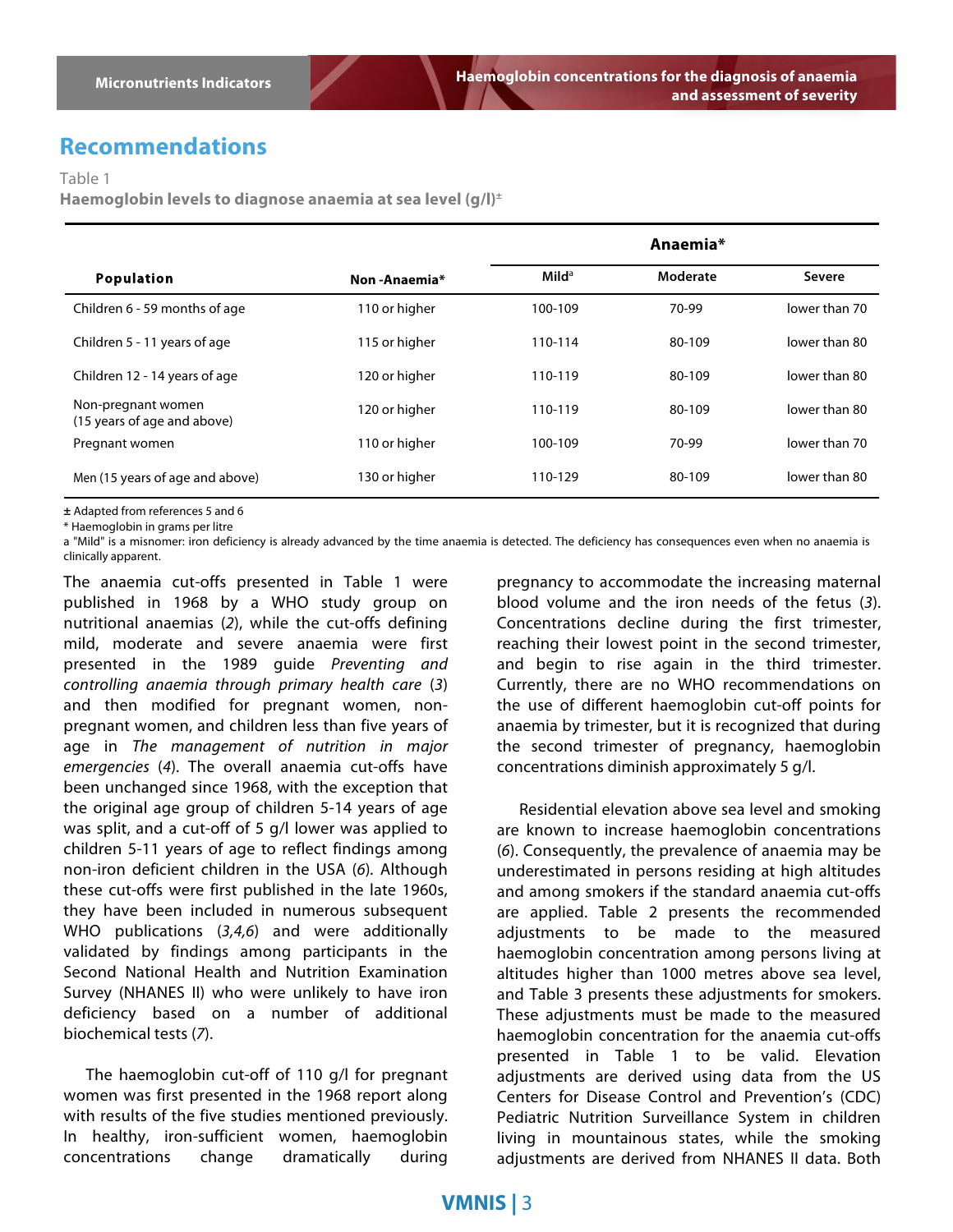adjustments are additive, i.e. smokers living at higher altitudes would have two adjustments made. In addition to elevation and smoking, it has been suggested that there are small differences in the distributions of haemoglobin values among different ethnic groups (*6*)*,* however, the data is still scarce and the use of standard cut-offs is recommended

Both the method of haemoglobin measurement and blood sample source (capillary versus venous blood) can affect the measured haemoglobin concentration. The cyanmethemoglobin and the HemoCue® system are the methods generally recommended for use in surveys to determine the population prevalence of anaemia *(6)*. In the cyanmethemoglobin method, a fixed quantity of blood is diluted with a reagent and haemoglobin concentration is determined after a fixed time interval in an accurate, well calibrated photometer. The cyanmethemoglobin measurement is the reference laboratory method for the quantitative determination of haemoglobin and is used for comparison and standardization of other methods (6). The HemoCue<sup>®</sup> system is based on the cyanmethemoglobin method and has been shown to be stable and durable in field settings. The source of the blood sample should also be considered when assessing haemoglobin concentrations. Some studies suggest that haemoglobin values measured in capillary samples are higher than those measured in venous samples, potentially leading to false-negative results(*6*)*.*

The haemoglobin cut-offs presented in Table 1 are used to diagnose anaemia in individuals in a screening or clinical setting, but the public health significance of anaemia in a population can then be determined by applying the criteria shown in Table 4.

### **Summary development**

The main bibliographic sources of this summary were five WHO publications *(1-4,6)* released between 1968 and 2005. It was considered that each of them provided inputs that helped to build the knowledge in this area. Briefly, haemoglobin cut-offs were first presented in the 1968 document *(2)* and were based on four published references (*8-11)* and one set of unpublished observations. Definitions for mild, moderate, and severe anaemia were first published in 1989 *(3)* and slightly modified in a subsequent publication on nutrition in emergencies *(4)*, which also proposes a classification to determine the public health significance of anaemia in populations. Finally, the 2001 guide for managers split the age group for children 5-14 years of age and applied a new, lower haemoglobin cut-off for children 5-11 years of age based on NHANES II data. The 2001 document additionally provided haemoglobin adjustments for altitude and smoking.

#### Table 2

**Altitude adjustments to measured haemoglobin concentrations**

| Altitude<br>(metres above sea level) | Measured haemoglobin adjustment (g/l) |
|--------------------------------------|---------------------------------------|
| < 1000                               | 0                                     |
| 1000                                 | $-2$                                  |
| 1500                                 | $-5$                                  |
| 2000                                 | -8                                    |
| 2500                                 | $-13$                                 |
| 3000                                 | $-19$                                 |
| 3500                                 | $-27$                                 |
| 4000                                 | $-35$                                 |
| 4500                                 | $-45$                                 |

#### **VMNIS |** 4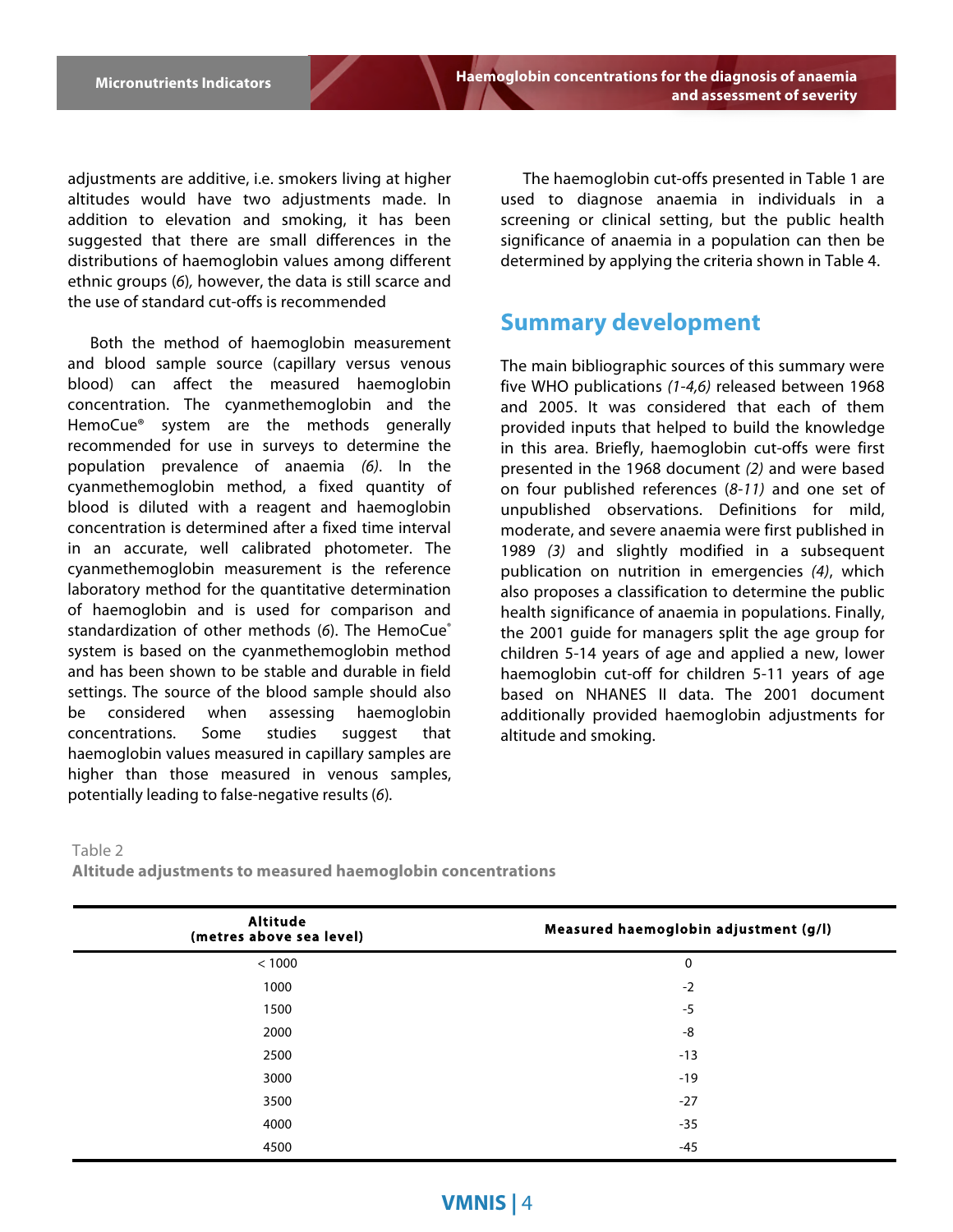**Haemoglobin concentrations for the diagnosis of anaemia and assessment of severity**

#### Table 3

**Adjustments to measured haemoglobin concentrations for smokers**

| Smoking status              | <b>Measured haemoglobin</b><br>adjustment (g/l) |  |
|-----------------------------|-------------------------------------------------|--|
| Non-smoker                  | 0                                               |  |
| Smoker (all)                | $-0.3$                                          |  |
| $\frac{1}{2}$ -1 packet/day | $-0.3$                                          |  |
| 1-2 packets/day             | $-0.5$                                          |  |
| $\geq$ 2 packets/day        | $-0.7$                                          |  |

### **Plans for updating this summary**

The WHO Micronutrients Unit, Department of Nutrition for Health and Development, is responsible for reviewing this document and if needed will update it by 2014, following the newly adopted *WHO Handbook for guideline development* (*12*) procedures.

### **Acknowledgements**

This summary was coordinated by Dr Luz Maria de Regil with technical input from Dr Juan Pablo Pena-Rosas, Dr Sarah Cusick and Dr Sean Lynch.

WHO wishes to thank the Government of Luxembourg for their financial support.

### **Suggested citation**

WHO. *Haemoglobin concentrations for the diagnosis of anaemia and assessment of severity.* Vitamin and Mineral Nutrition Information System. Geneva, World Health Organization, 2011 (WHO/NMH/NHD/MNM/11.1) (http://www.who.int/vmnis/indicators/haemoglobin. pdf, accessed [date]).

Table 4

**Classification of public health significance of anaemia in populations on the basis of prevalence estimated from blood levels of haemoglobin**

| Category of public<br>health significance | Prevalence of anaemia<br>(96) |
|-------------------------------------------|-------------------------------|
| Severe                                    | 40 or higher                  |
| Moderate                                  | $20.0 - 39.9$                 |
| Mild                                      | $5.0 - 19.9$                  |
| Normal                                    | 4.9 or lower                  |

FOR FURTHER INFORMATION PLEASE CONTACT Department of Nutrition for Health and Development (NHD) World Health Organization 20, Avenue Appia, 1211 Geneva, Switzerland Email: micronutrients@who.int WHO home page: http://www.who.int © World Health Organization 2011